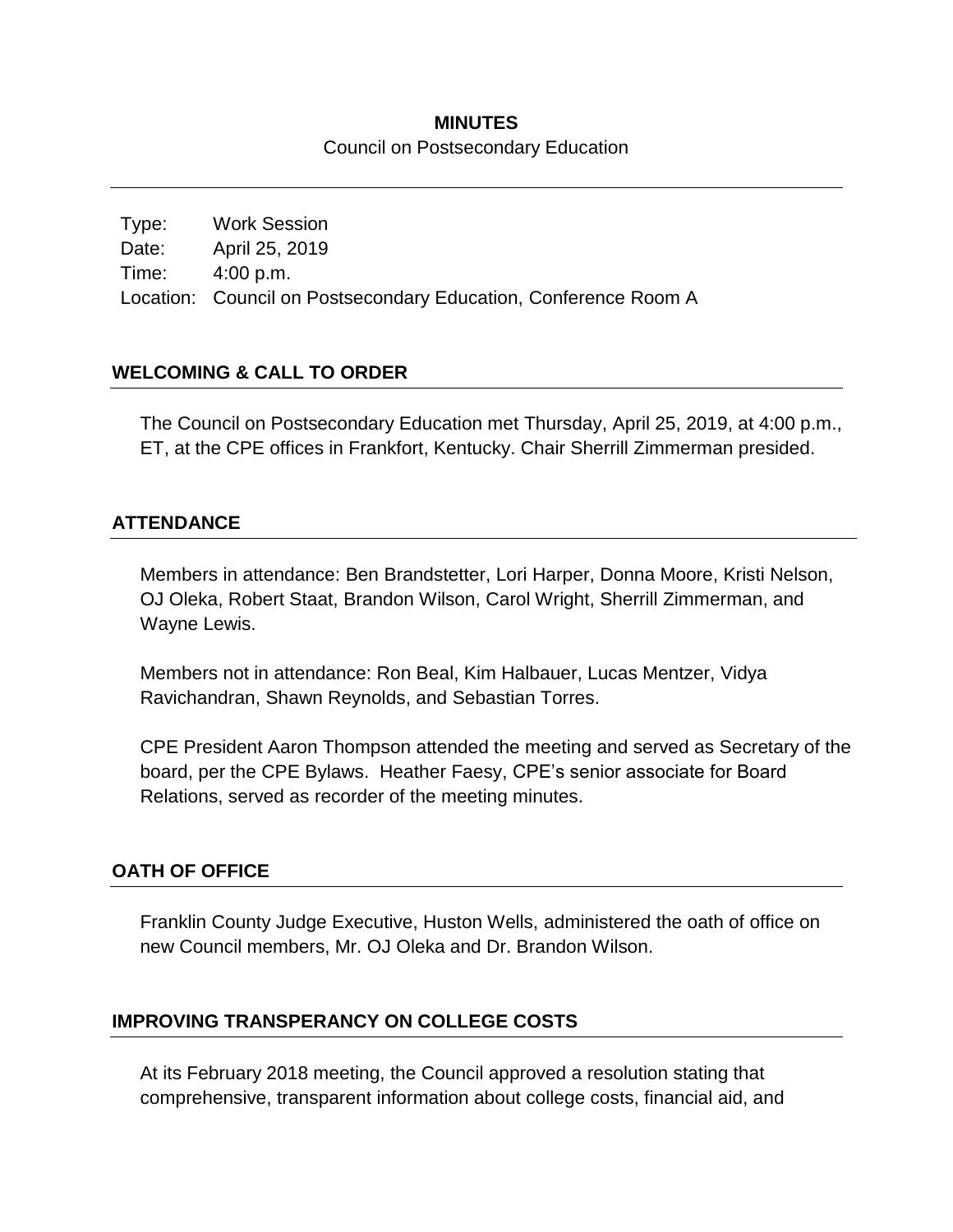student loans communicated regularly to students while in college can encourage them to borrow responsibly, finish a degree, and transition to a meaningful career. Further, it urged campus leaders to implement a financial literacy program at their campus that provides a regular and concise snapshot of students' cumulative debt, potential total payout, and potential monthly payments. Since that time, CPE staff have been in regular communications with the financial aid directors at each campus and the steps taken by the campuses were provided in the agenda materials.

To provide a broader viewpoint on the issue, four campus representatives attended the meeting and answered additional questions regarding the evolution of financial aid counselors over the last ten years, the process campuses take when packaging aid and awarding institutional aid, and the other efforts campuses are making to educate students about paying for college and the importance of not over-borrowing for college.

Campus representatives included:

- Bryan Erslan, Director of Student Financial Assistance and Scholarship at Eastern Kentucky University
- Doug Cleary, System Director of Financial Aid at Kentucky Community and Technical College System
- Sandra Neel, Executive Director of Student Financial Aid at University of Louisville
- Wendy Cain, Bursar at Murray State University

## **2019 LEGISLATIVE SESSION SUMMARY**

Presenter: Travis Powell, Vice President & General Counsel, CPE

Mr. Powell presented a summary of the activity impacting postsecondary education during the regular 2019 legislative session. A written report was provided in the agenda materials.

Mr. Powell also briefed the Council on an update for the administrative regulations set to expire unless action is taken. HB 4 modified the originally set timeframe, and regulations that have not been updated since before March 1, 2013 must have taken by March 1, 2020 (instead of the originally notified date of July 1, 2019).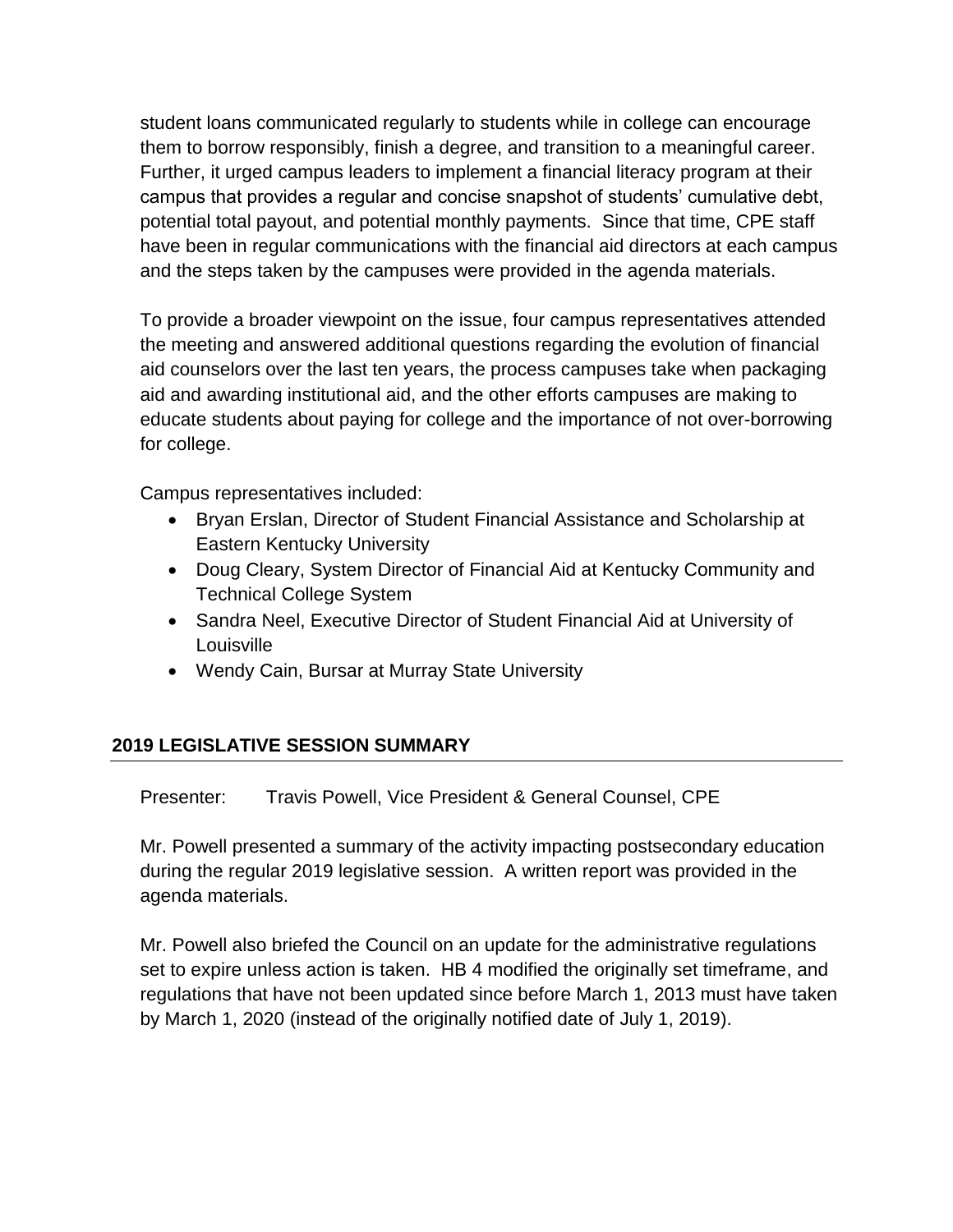## **CPE MEETING STRUCTURE & COMMITTEE STRUCTURE**

At the 2019 board retreat the Council expressed a desire to establish new procedures for the quarterly Council meetings as well as establish formal standing committees to allow more conversation and evaluation than is possible during business meetings. Following discussion, the Council came to a consensus on the following issues:

- Retain two-day quarterly Council meeting structure, with work sessions focused on specific issues of discussion identified by the board.
- Continue to hold Council meetings on campuses, but having at least one meeting at the CPE offices in Frankfort.
- Implementation of a consent agenda, as able.
- Establish a standing committee structure on a pilot basis: (1) Executive, (2) Finance, (3) Academic and Strategic Initiatives. This structure does not impact the Committee on Equal Opportunities, the Nominating Committee, or the CPE appointments on the KET board. Committees would meet a few weeks prior to the full Council meetings.

The Council will formalize the pilot standing committee structure at the business meeting on April 26. If successful, the Council will later adopt the structure in 2020 and amend the by-laws accordingly.

## **DINNER**

The attending Council members and staff took a short break for an onsite dinner before continuing its discussions.

# **BOARD-IDENTIFIED PRIORITIES**

At the 2019 board retreat the board identified five possible strategies to help close the gap between the state's current educational attainment trajectory and the needed trajectory to achieve the state's 60x30 goal.

- 1. Free tuition program for one or two years of college
- 2. Developing incentives for out-of-state students
- 3. Retaining students and understanding why students are dropping out